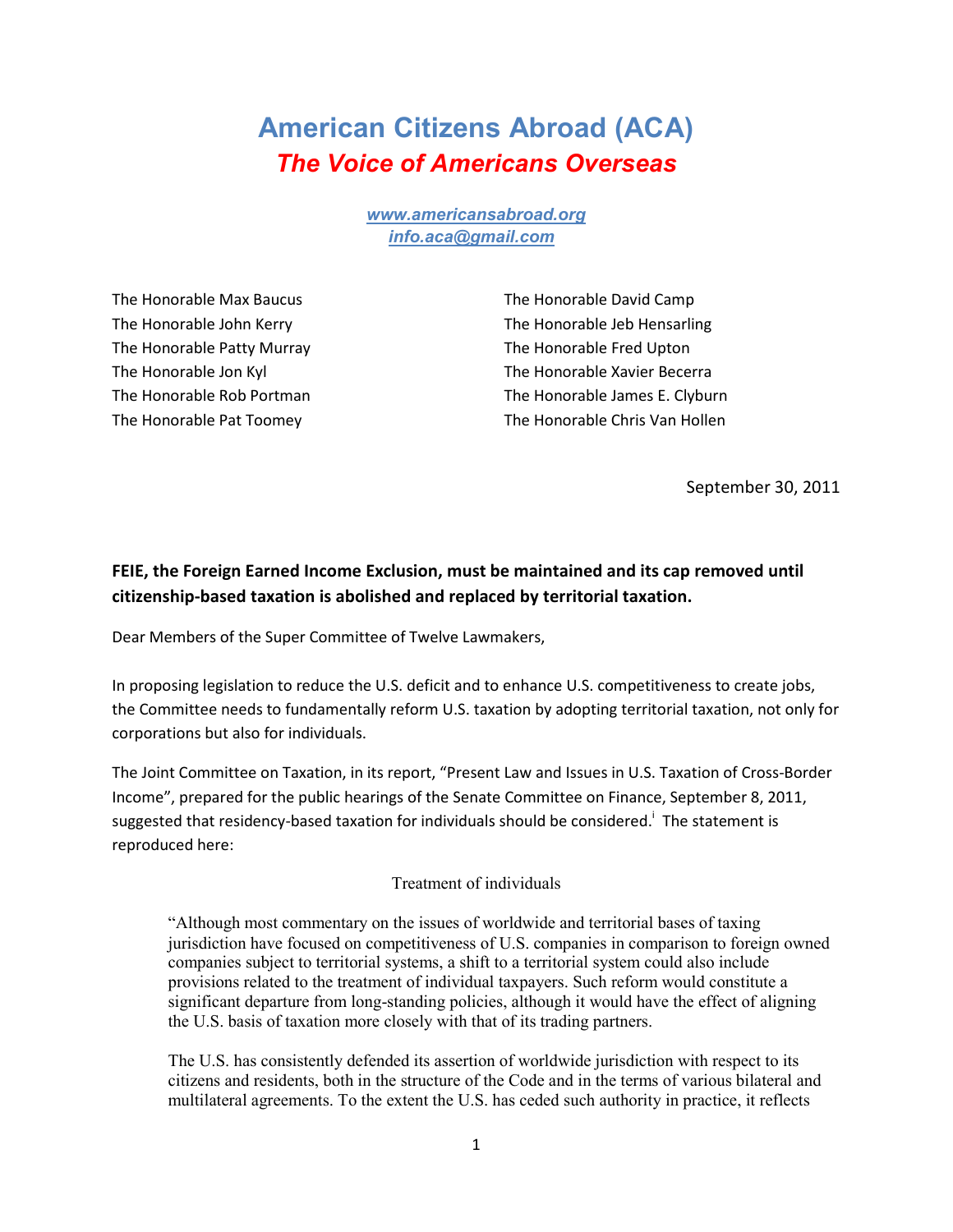acceptance of international norms in favor of relief from double taxation and the policy favoring the facilitation of employment of U.S. citizens or residents abroad.

If the broad assertion of taxing jurisdiction is to be conceded in favor of expanding territorial taxation to individuals, the scope of any such expansion should be considered. For example, the exclusion could apply only to earned income by increasing or removing caps on the foreign earned income exclusion and making the exclusion available to Federal employees. The treatment of unearned income may require revisions to the rules for determining source of such income, and create a need for new rules to establish status as a nonresident citizen. Such rules in turn would require anti-abuse provisions, possibly modeled on rules governing tax-motivated expatriation."

The current Foreign Earned Income Exclusion, aimed to attenuate citizenship-based taxation, has not kept up with economic reality. It is laudable that the Joint Committee on Taxation statement suggests **removing the cap on the Foreign Earned Income Exclusion**. Representatives Carolyn Maloney and Scott Garrett also recognize the importance of preserving FEIE with their introduction of the "American Tax Fairness Act" calling for the elimination of the FEIE cap. The positions of the JCT and legislators supporting Americans working overseas contrast totally with certain bills before Congress that would eliminate the Foreign Earned Income Exclusion in a delusionary aim to increase tax revenue.

U.S. citizenship-based taxation is unique in the world and recent related actions that have been undertaken by the IRS and Congress are literally destroying the community of Americans residing overseas and will consequently do irreparable damage to U.S. competitiveness in world markets.

Already, the number of Americans working abroad for U.S. corporations is very limited because U.S. tax policy makes it too expensive to employ American staff. Consequently, leaders of U.S. companies have little or no direct international experience. This is a major handicap in today's global economy. Encouraging a significant presence of Americans abroad to represent U.S interests is an essential aspect of enhancing competitiveness. Feet on the ground are needed to promote exports.

Citizenship-based taxation leads to double taxation as Americans overseas must first pay taxes in the country of residence and inherent differences between tax policies systematically discriminate against Americans resident overseas. The need to translate foreign currency earnings into U.S dollars for U.S. tax purposes compounds double taxation and unfair taxation. Citizenship-based taxation also penalizes Americans abroad through associated legislation, the Bank Secrecy Act and FATCA.

The Bank Secrecy Act as amended in 2004 carries confiscatory, anti-constitutional penalties for not filing the FBAR (Foreign Bank Account Report) with the Department of Treasury, which is just an obscure reporting requirement, not linked to taxes, that was dormant for more than 30 years. While Congress may have intended to stop wealthy U.S. residents from hiding assets in overseas banks through higher penalties, the impact on U.S. residents overseas, who by definition must have foreign bank accounts, is devastating. The IRS has created a scam through its voluntary disclosure programs, by changing its rules in mid-stream retroactively and imposing heavy penalties on the assets overseas owned by Americans residing abroad, even when no U.S. income tax is due; this is contrary to fundamental principles of U.S. taxation and fairness. Honest Americans abroad, many of whom have lived most of their lives abroad and ignored the FBAR filing requirement (even many tax preparers were unaware of the requirement),